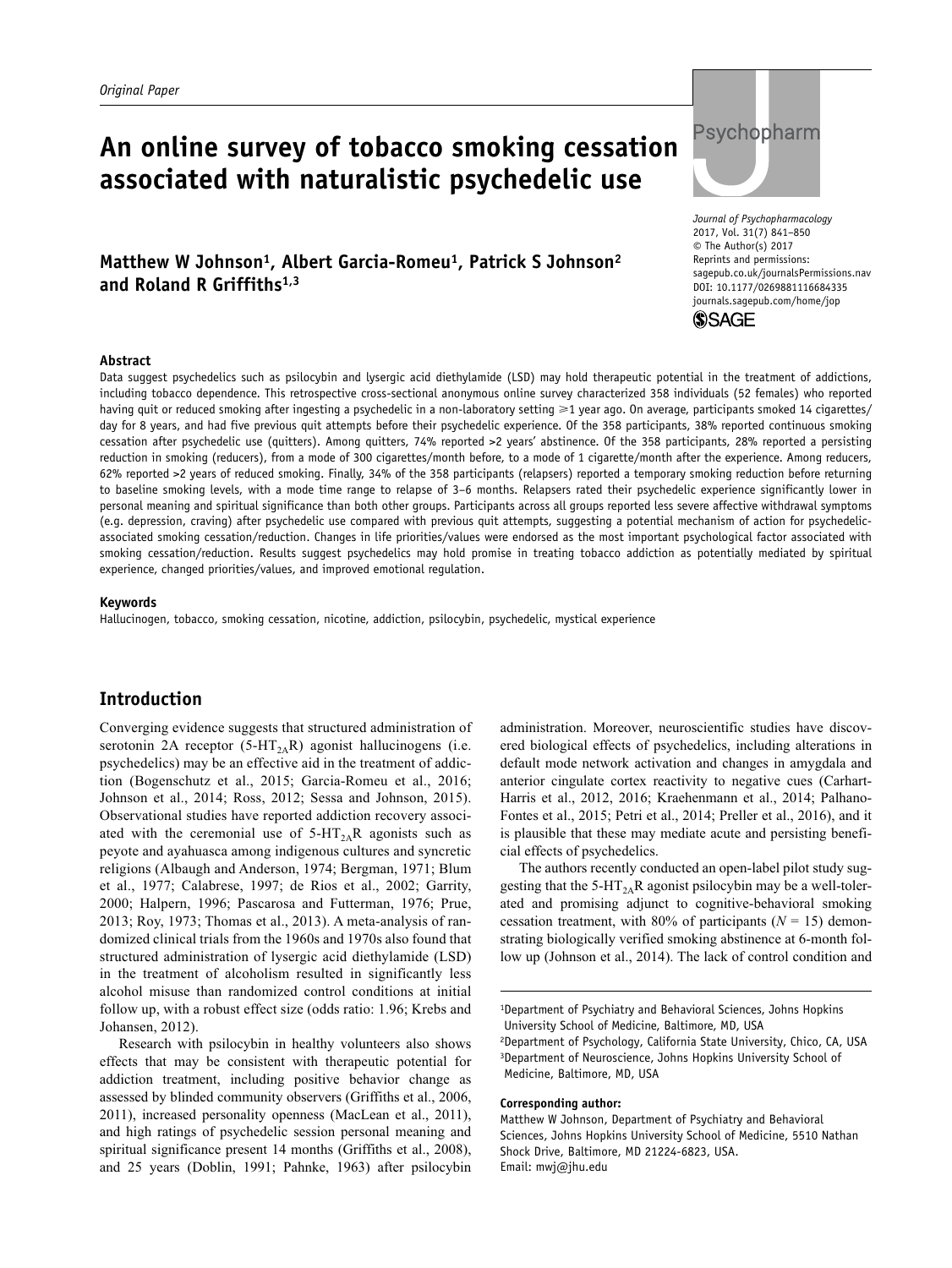No reports in the scientific literature have described tobacco smoking cessation resulting from non-clinical use of  $5-HT_{2A}R$ agonists, although anecdotal evidence suggests that such accounts are not uncommon. Clinical psychologist Leo Zeff described how spontaneous reflections about tobacco smoking during an LSD experience in the 1960s prompted his own subsequent lifelong smoking abstinence (Stolaroff, 2004). Similar reports attributing smoking cessation to psilocybin or other psychedelic use have appeared on websites related to psychoactive substances such as Erowid (http:/[/www.erowid.org\)](www.erowid.org).

These anecdotal reports of smoking cessation or reduction attributed to the use of psychedelics in non-treatment contexts complement clinical studies that suggest psychedelics have antiaddiction effects. Therefore, to inform the clinical application of psychedelics in treating addiction, the present survey study characterized reports of smoking cessation or reduction attributed to psychedelic use among psychedelic users. The study examined factors associated with longer durations of abstinence, sustained abstinence versus relapse, and cessation versus reduction. We hypothesized that more personally meaningful and spiritually significant experiences would be associated with greater smoking cessation success. Online surveys have been used successfully in the past to identify trends in the natural ecology of drug use that would have otherwise been unknown from clinical laboratory research (McCambridge et al., 2005; Winstock et al., 2011, 2014). Although such a survey by itself cannot directly address the potential causal role of psychedelics in smoking cessation, it can complement laboratory research, for example, by identifying conditions for which psychedelic use is associated with persisting tobacco smoking cessation.

## **Method**

This anonymous (i.e. no name or IP address recorded) survey was conducted online via SurveyMonkey ([http://www.surveymon](http://www.surveymonkey.com)[key.com\)](http://www.surveymonkey.com) from September 2013 to May 2014. Recruitment advertisements which included a link to the survey were distributed via social media (http://[www.facebook.com;](www.facebook.com) [http://www.](http://www.reddit.com) [reddit.com](http://www.reddit.com)), and on websites visited by individuals interested in psychedelics, including Erowid, Shroomery (http://[www.](www.shroomery.org) [shroomery.org\)](www.shroomery.org), and the Multidisciplinary Association for Psychedelic Studies website (http:/[/www.maps.org\)](www.maps.org). Recruitment materials solicited individuals who had, "quit or reduced smoking after a psychedelic experience." The stated goal of the survey was "to learn more information about whether psychedelic drugs are associated with reduction or cessation of cigarette smoking… [and] to characterize people's experiences in non-laboratory settings in which taking a psychedelic may have led to reducing or quitting smoking."

The survey took approximately 40 min to complete. Only individuals who reported quitting or reducing cigarette smoking, even temporarily, after the use of the following  $5-HT_{2A}R$  agonist psychedelics were included: psilocybin ("magic") mushrooms, LSD, morning glory seeds, mescaline, peyote cactus, San Pedro cactus, dimethyltryptamine (DMT), and ayahuasca. Other inclusion criteria were that participants were at least 18 years of age, and were able to speak, read, and write English fluently. Participants received no compensation for their response. This study was approved by the Institutional Review Board of the Johns Hopkins University School of Medicine, USA, and all participants provided informed consent by choosing to complete the survey after the presentation of introductory information.

### *Measures*

The full survey is available online (see Supporting Information). Demographic information, current non-psychedelic drug use, and lifetime psychedelic use were collected. The survey assessed participants' previous smoking behavior, including number of cigarettes smoked per day (CPD) before the psychedelic experience to which they attributed their subsequent smoking cessation or reduction (hereafter referred to as "reference psychedelic experience"). Questions also assessed previous serious quit attempts  $(≥1$  day) and associated withdrawal symptoms. Participants indicated categorically whether they were totally abstinent from smoking since their reference psychedelic experience, had a persisting reduction in their smoking since the reference psychedelic experience, or had a temporary reduction in their smoking after the reference psychedelic experience that later ended in relapse. Those who endorsed a persisting reduction in smoking since the reference psychedelic experience were asked to characterize their current smoking rate as falling into one of these four categories:  $\leq 1$  cigarette/month,  $\leq 1$  cigarette/ week,  $\leq 1$  cigarette/day, or  $\geq 1$  cigarette/day.

Participants provided detailed information regarding their reference psychedelic experience. This included data on the drug used, the setting in which the experience took place, the intention for taking the drug, and the incidence of any adverse effects, or other behavioral changes attributed to this psychedelic experience. Participants were asked whether or not they found their reference psychedelic experience to be personally meaningful and spiritual or mystical in nature, and to retrospectively rate the personal meaning and spiritual significance of their reference psychedelic experience. Participants were also asked to endorse potential mechanisms of change attributed to their psychedelicassociated smoking cessation or reduction. Additional measures described below were used to probe relationships between constructs hypothesized to affect smoking cessation outcomes or the nature of the reference psychedelic experience. A series of hypothetical decision-making assessments were also conducted, which are not reported here.

*Fagerström Test for Cigarette Dependence.* The Fagerström Test for Cigarette Dependence (FTCD) is a 6-item questionnaire widely used to characterize the level of dependence of cigarette smokers (Fagerström, 2012; Heatherton et al., 1991). The FTCD was completed retrospectively, with items referring to smoking behavior in the 6-month period prior to the reference psychedelic experience (e.g. "In the 6 months prior to your psychedelic-occasioned smoking cessation or reduction, how soon after waking up did you want to smoke your first cigarette?").

*Questionnaire on Smoking Urges.* The Questionnaire on Smoking Urges (QSU) is a 32-item multidimensional assessment of smoking craving with demonstrated sensitivity to smoking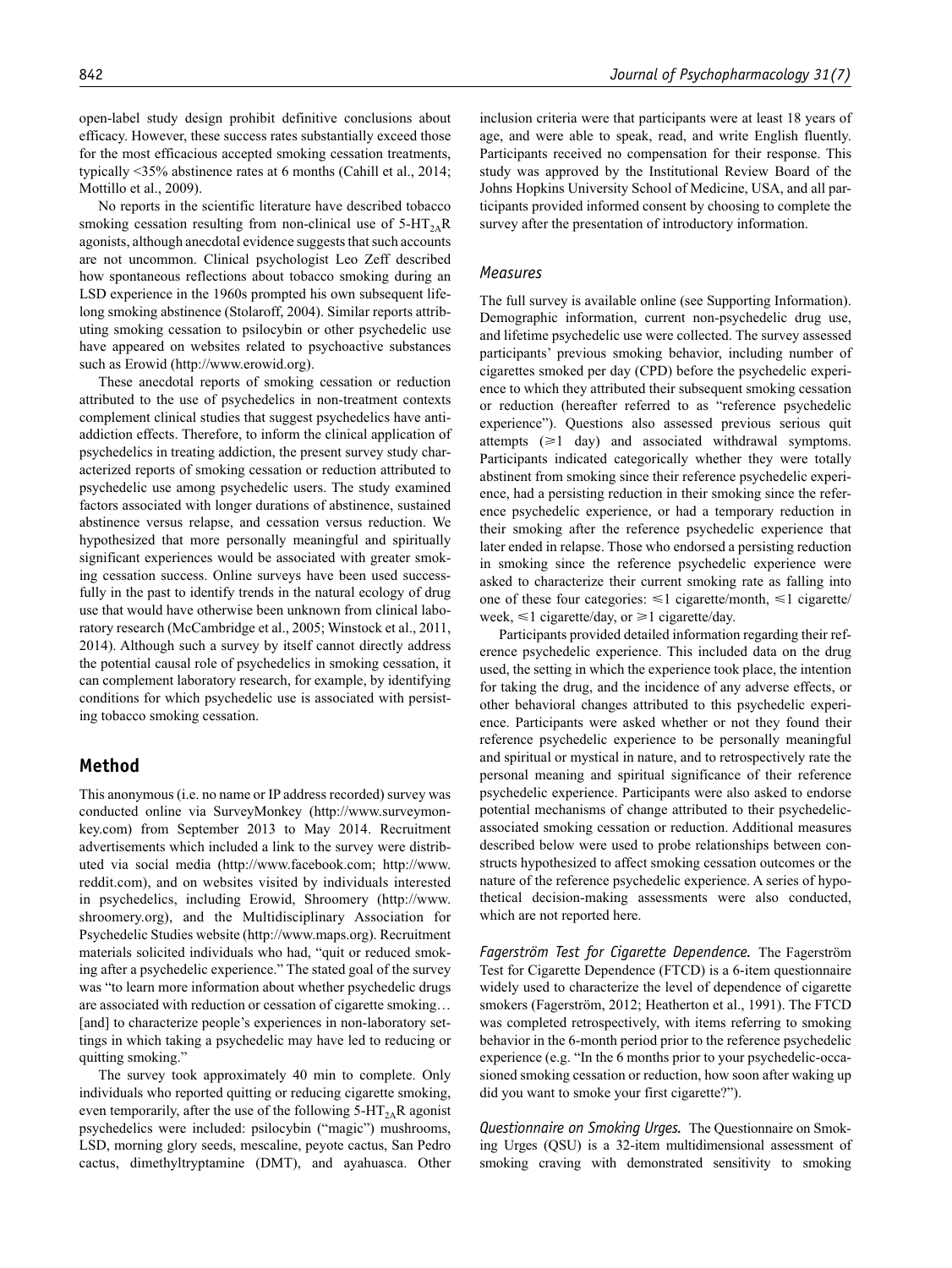cessation (Tiffany and Drobes, 1991). Participants were asked to complete the QSU twice, once retrospectively using a modified version of the assessment (e.g. "In the 6 months prior to my psychedelic-occasioned smoking cessation or reduction, my desire to smoke would have seemed overpowering at a time such as now."), and once using the standard questionnaire with items in the present tense (e.g. "My desire to smoke seems overpowering."). Although the QSU has not been psychometrically validated for retrospective use in this manner, our intention was to examine QSU data for evidence of within-subject changes in smoking craving following an individual's reference psychedelic experience.

*Toronto Alexithymia Scale.* The Toronto Alexithymia Scale (TAS-20) is a 20-item assessment of alexithymia, a personality trait associated with difficulty identifying and describing one's internal emotional state (Bagby et al., 1994). Individuals scoring higher on the TAS-20 have shown greater tobacco craving during a smoking cessation attempt (Sutherland et al., 2013). Therefore, we hypothesized that individuals high in alexithymia may exhibit less success in maintaining long-term abstinence.

*Mystical Experience Questionnaire.* The Mystical Experience Questionnaire (MEQ30) is a 30-item measure designed to assess the occurrence and intensity of mystical-type experiences occasioned by 5-HT<sub>2A</sub>R agonists (Barrett et al., 2015; MacLean et al., 2012). Previous research has found associations between mystical-type effects of psilocybin and increased personality openness in healthy volunteers (MacLean et al., 2011), as well as sustained smoking abstinence in individuals undergoing psilocybin-facilitated smoking cessation treatment (Garcia-Romeu et al., 2015). Thus we hypothesized that individuals who scored higher on the MEQ30 would be more successful in maintaining long-term abstinence. The MEQ30 consists of four dimensions: unity, noetic quality, and sacredness (Factor 1), positive mood (Factor 2), transcendence of space/time (Factor 3), and ineffability (Factor 4). The MEQ30 was completed with respect to the reference psychedelic experience.

*Tellegen Absorption Scale.* The Tellegen Absorption Scale (TAS) is a 34-item measure of absorption, a personality trait linked to suggestibility and general predisposition to altered states of consciousness (Glisky et al., 1991; Tellegen and Atkinson, 1974). Given that higher scores on the TAS have been shown to predict pleasant and mystical-type experiences during psilocybin administration in the laboratory (Studerus et al., 2012), we predicted that participants scoring high on trait absorption would also score higher on the MEQ30 and subsequently report greater rates of long-term smoking abstinence.

### *Data analysis*

Participants were categorized into three groups according to smoking cessation outcome: quit (smoking abstinence since the reference psychedelic experience), reduce (persisting reduction in smoking since the reference psychedelic experience), and relapse (temporary reduction in smoking after the reference psychedelic experience, but ultimately resumed smoking at baseline rate). Data from continuous and interval outcome measures (e.g. age, FTCD score) were assessed for normality of distribution using D'Agostino–Pearson omnibus tests (D'Agostino et al., 1990). For

normally distributed data, a one-way analysis of variance (ANOVA) was performed to assess between-group differences. For non-normally distributed data, Kruskal–Wallis tests by ranks were performed to assess between-group differences. Chi-square analyses were used to test for differences between groups in categorical variables (e.g. sex, intention to quit). Categories with few participants were combined with related categories for Chi-square analyses to ensure test validity (e.g. morning glory, mescaline, peyote, San Pedro were classified as "other"). Post hoc pairwise comparisons using the Tukey method for normally distributed data, or Dunn multiple comparison method for non-normally distributed data were used to examine ANOVAs and Kruskal–Wallis tests reaching statistical significance. Finally, a Spearman rank correlation analysis was conducted to assess the relationship between mystical experience as measured by the MEQ30, and trait absorption as assessed by the TAS. This relationship was examined because previous research indicated that individuals higher in trait absorption were more likely to have mystical-type experiences when administered psilocybin in a laboratory setting (Studerus et al., 2012). Due to the exploratory nature of these analyses, no corrections were made for multiple comparisons. Statistical analyses were conducted using GraphPad Prism 6.05 for Mac (GraphPad Software, Inc., La Jolla, CA).

## **Results**

## *Participant information*

A total of 1273 individuals completed the survey. Of these, individuals were removed from data analysis for a variety of reasons. A group of 163 individuals were removed because they reported smoking cessation or reduction following use of a non-serotonergic drug (e.g. ketamine). Another 329 individuals were removed because they provided inconsistent data (e.g. endorsed total smoking abstinence since the experience, but also indicated smoking in the 7 days prior to taking the survey). Another 423 individuals whose reference psychedelic experience occurred <12 months before taking the survey were removed in order for analyses to focus on long-term outcomes of psychedelic-associated smoking cessation and reduction. Thus, the final study sample consisted of 358 participants. Table 1 contains participant demographic and smoking-related information.

The majority of participants (65.1%, *n =* 233) learned about the survey through advertisements on [www.erowid.org,](www.erowid.org) with the remainder being referred via<www.shroomery.org> (8.4%, *n =* 30), <www.facebook.com> $(4.2\%, n = 15)$ , other unspecified sources (19.0%,  $n = 68$ ), and related websites (e.g. [www.maps.org,](www.maps.org)  $n \leq$ 10). Participants resided in 27 different countries, with most coming from the United States (69.6%,  $n = 249$ ), Canada (7.5%,  $n = 27$ , and the United Kingdom (7.0%,  $n = 25$ ). Table 2 presents data on lifetime psychedelic drug use. Psilocybin mushrooms (95.3%) and LSD (88.8%) were the most commonly used psychedelics, with a mode of 2–5 lifetime uses (i.e. separate occasions) among individuals who had used these substances.

#### *Smoking outcomes and group comparisons*

Figure 1 shows duration of long-term abstinence or reduction in the quit and reduce groups. A total of 137 participants (38.3%; quit group) reported complete smoking cessation after their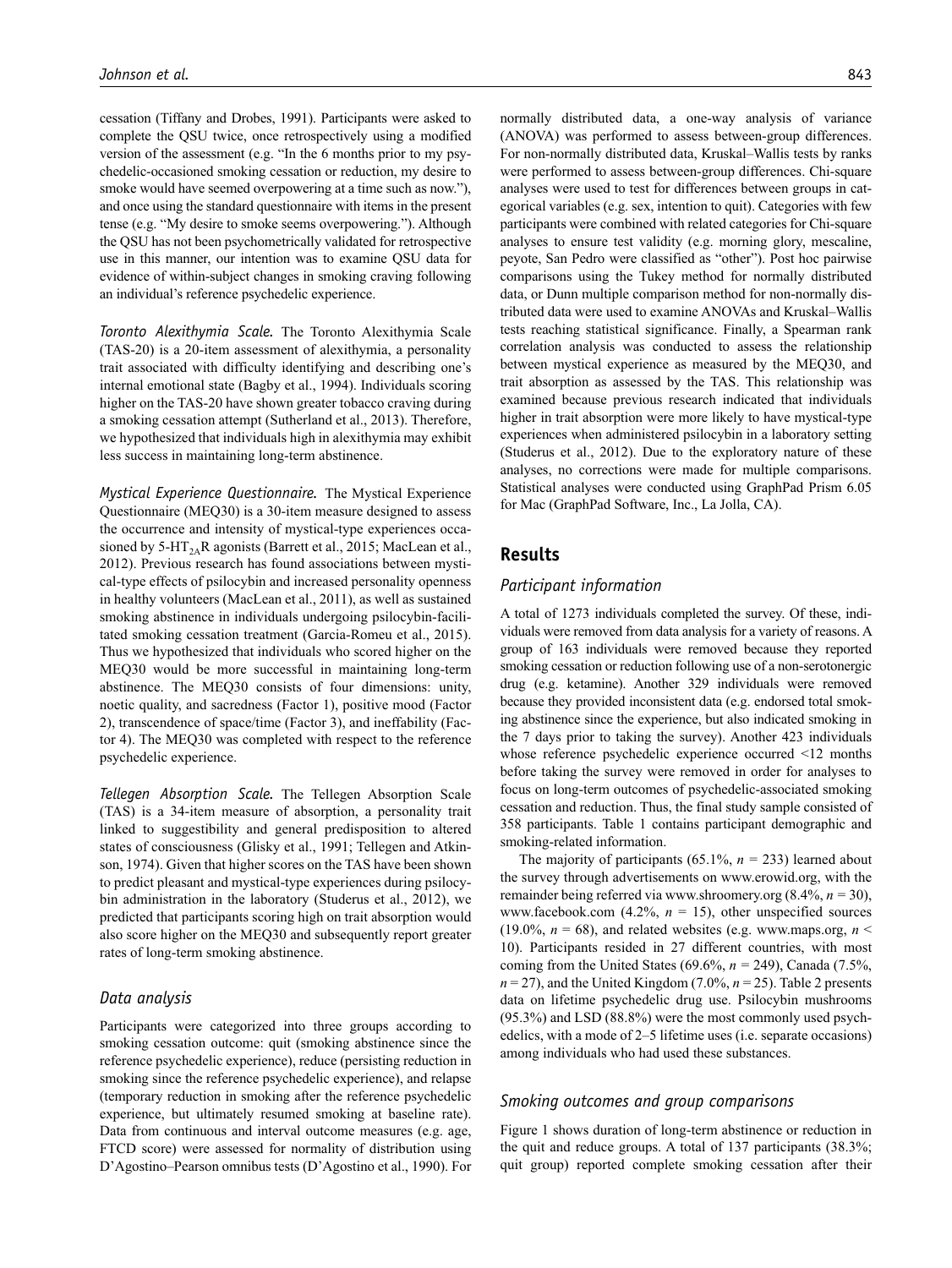|  |  |  |  | <b>Table 1.</b> Participant demographic and smoking-related information. |
|--|--|--|--|--------------------------------------------------------------------------|
|--|--|--|--|--------------------------------------------------------------------------|

|                                              | Whole sample<br>$(N = 358)$ | Quit group<br>$(n = 137)$  | Reduce group<br>$(n = 100)$ | Relapse group<br>$(n = 121)$ |                 |         |
|----------------------------------------------|-----------------------------|----------------------------|-----------------------------|------------------------------|-----------------|---------|
| Sex                                          | $n$ (%)                     | $n$ (%)                    | $n$ (%)                     | $n$ (%)                      | Test statistic  | p       |
| Male                                         | 306 (85.5)                  | 115 (83.9)                 | 89 (89.0)                   | 102 (84.3)                   | $\chi^2 = 1.40$ | 0.50    |
| Female                                       | 52 (14.5)                   | 22(16.1)                   | 11(11.0)                    | 19(15.7)                     |                 |         |
| Race                                         | $n$ (%)                     | $n$ (%)                    | $n$ (%)                     | $n$ (%)                      |                 |         |
| White                                        | 307 (85.8)                  | 116 (84.7)                 | 82 (82.0)                   | 109(90.1)                    | $x^2 = 4.68$    | 0.32    |
| American Indian/Alaska native                | 6(1.7)                      | 4(2.9)                     | 1(1.0)                      | 1(0.8)                       |                 |         |
| Asian                                        | 6(1.7)                      | 3(2.2)                     | 2(2.0)                      | 1(0.8)                       |                 |         |
| Mixed                                        | 26(7.3)                     | 9(6.6)                     | 11(11.0)                    | 6(5.0)                       |                 |         |
| <b>Other</b>                                 | 13(3.7)                     | 5(3.6)                     | 4(4.0)                      | 4(3.3)                       |                 |         |
| Education                                    | $n$ (%)                     | $n$ (%)                    | $n$ (%)                     | $n$ (%)                      |                 |         |
| Some high school or less                     | 14(3.9)                     | 4(2.9)                     | 4(4.0)                      | 6(5.0)                       | $x^2 = 6.41$    | 0.78    |
| High school or equivalent                    | 40(11.2)                    | 14(10.2)                   | 10(10.0)                    | 16(13.2)                     |                 |         |
| Some college                                 | 153 (42.7)                  | 60 (43.8)                  | 41(41.0)                    | 52 (43.0)                    |                 |         |
| College degree                               | 73 (20.4)                   | 27(19.7)                   | 22(22.0)                    | 24 (19.8)                    |                 |         |
| Some graduate/professional school            | 34(9.5)                     | 12(8.8)                    | 14 (14.0)                   | 8(6.6)                       |                 |         |
| Graduate/ professional degree                | 44 (12.3)                   | 20(14.6)                   | 9(9.0)                      | 15(12.4)                     |                 |         |
|                                              | Mean (SD)                   | Mean (SD)                  | Mean (SD)                   | Mean (SD)                    | Test statistic  | р       |
| Age, years                                   | 31.1(11.2)                  | 31.2(10.9)                 | 30.2(10.5)                  | 31.7(12.0)                   | $H = 0.55$      | 0.76    |
| Age started smoking                          | 15.6(3.2)                   | 15.5(3.4)                  | 15.4(2.9)                   | 15.8(3.3)                    | $H = 0.38$      | 0.83    |
| Years smoking                                | 7.7(7.1)                    | 8.2(7.9)                   | 7.2(5.8)                    | 7.7(7.0)                     | $H = 0.15$      | 0.93    |
| Cigarettes/day before psychedelic experience | 14.0(9.6)                   | 13.9 $(10.1)^{a,b}$        | $12.8(9.1)^a$               | $15.2(9.3)^{b}$              | $H = 7.21$      | 0.03    |
| Previous quit attempts                       | 4.9(5.3)                    | 4.3(4.6)                   | 5.2(5.5)                    | 5.3(5.7)                     | $H = 1.62$      | 0.45    |
| FTCD (smoking dependence)                    | 3.7(2.4)                    | 3.7(2.4)                   | 3.3(2.5)                    | 4.0(2.4)                     | $H = 4.72$      | 0.09    |
| QSU (craving) pre-quit/reduction             | 111.6(26.1)                 | 109.3(27.6)                | 114.2 (24.6)                | 111.9(25.4)                  | $F = 1.05$      | 0.35    |
| QSU (craving) post-quit/reduction            | 87.5 (37.3)                 | 61.7 $(17.4)$ <sup>a</sup> | $87.5(31.5)^{b}$            | 116.8 $(36.8)^c$             | $H = 149$       | < 0.001 |

*Note*: Between-groups Chi-square analyses are shown for sex, race, and education. For all other categories, between-groups one-way ANOVA analyses or Kruskal–Wallis tests are shown. For all analyses, significant *p* values (*p* < 0.05) are shown in bold. For variables with significant main effects, group values not sharing a common letter are significantly different based on Tukey-corrected pairwise comparison or Dunn's multiple comparisons.

ANOVA: analysis of variance; FTCD: Fagerström Test for Cigarette Dependence; QSU: Questionnaire on Smoking Urges.

**Table 2.** Participants' self-reported total number of lifetime uses of serotonergic psychedelics (*N* = 358).

| Lifetime use              | Psilocybin<br>mushrooms,<br>$n$ (%) | LSD, $n$ $(\% )$ | Mornina<br>glory seeds,<br>n(%) | Mescaline<br>$(pc)$ , n $(\% )$ | Peyote<br>cactus, n<br>(%) | San Pedro<br>cactus, n<br>(%) | $DMT$ (pc),<br>$n$ (%) | Ayahuasca,<br>$n$ (%) |
|---------------------------|-------------------------------------|------------------|---------------------------------|---------------------------------|----------------------------|-------------------------------|------------------------|-----------------------|
| Never                     | 17(4.7)                             | 40(11.2)         | 217 (60.6)                      | 288 (80.4)                      | 307 (85.8)                 | 285 (79.6)                    | 210 (58.7)             | 295 (82.4)            |
| 1 occasion                | 25(7.0)                             | 23(6.4)          | 61(17.0)                        | 34(9.5)                         | 23(6.4)                    | 26(7.3)                       | 38 (10.6)              | 29(8.1)               |
| 2-5 separate occasions    | 87 (24.3)                           | 83 (23.2)        | 57 (15.9)                       | 19(5.3)                         | 20(5.6)                    | 29(8.1)                       | 47(13.1)               | 17(4.7)               |
| 6-10 separate occasions   | 66 (18.4)                           | 51(14.2)         | 11(3.1)                         | 4(1.1)                          | 1(0.3)                     | 8(2.2)                        | 25(7.0)                | 6(1.7)                |
| 11-20 separate occasions  | 69 (19.3)                           | 50(14.0)         | 9(2.5)                          | 2(0.6)                          | 5(1.4)                     | 6(1.7)                        | 15(4.2)                | 4(1.1)                |
| 21-50 separate occasions  | 53 (14.8)                           | 39(10.9)         | 2(0.6)                          | 2(0.6)                          | 0(0)                       | 2(0.6)                        | 13(3.6)                | 5(1.4)                |
| 51-100 separate occasions | 22(6.1)                             | 36(10.1)         | 1(0.3)                          | 5(1.4)                          | 1(0.3)                     | 2(0.6)                        | 5(1.4)                 | 1(0.3)                |
| >100 separate occasions   | 19(5.3)                             | 36(10.1)         | 0(0)                            | 4(1.1)                          | 1(0.3)                     | 0(0)                          | 5(1.4)                 | 1(0.3)                |

*Note*: Modal responses in bold.

DMT: dimethyltryptamine; LSD: lysergic acid diethylamide; pc: pure compound.

reference psychedelic experience, with 102 of the 137 (74.5%) reporting >2 years' abstinence. Overall, 100 participants (27.9%; reduce group) reported a persisting reduction in smoking, from a mode of 300 cigarettes/month before ( $n = 20$ ), to a mode of  $\leq 1$ cigarette/month after the experience  $(n = 44)$ , with 62 of the 100 (62%) reporting >2 years reduction in smoking. Among the reduce group, 44 participants reported current smoking  $\leq 1$  cigarette/month, 19 reported smoking ≤ 1 cigarette/week, 14 reported smoking  $\leq 1$  cigarette/day, and 23 reported smoking  $\geq 1$  cigarette/day. Finally, 121 individuals (33.8%; relapse group) reported a temporary reduction in their smoking before returning to baseline smoking levels, with a mode of 3–6 months to relapse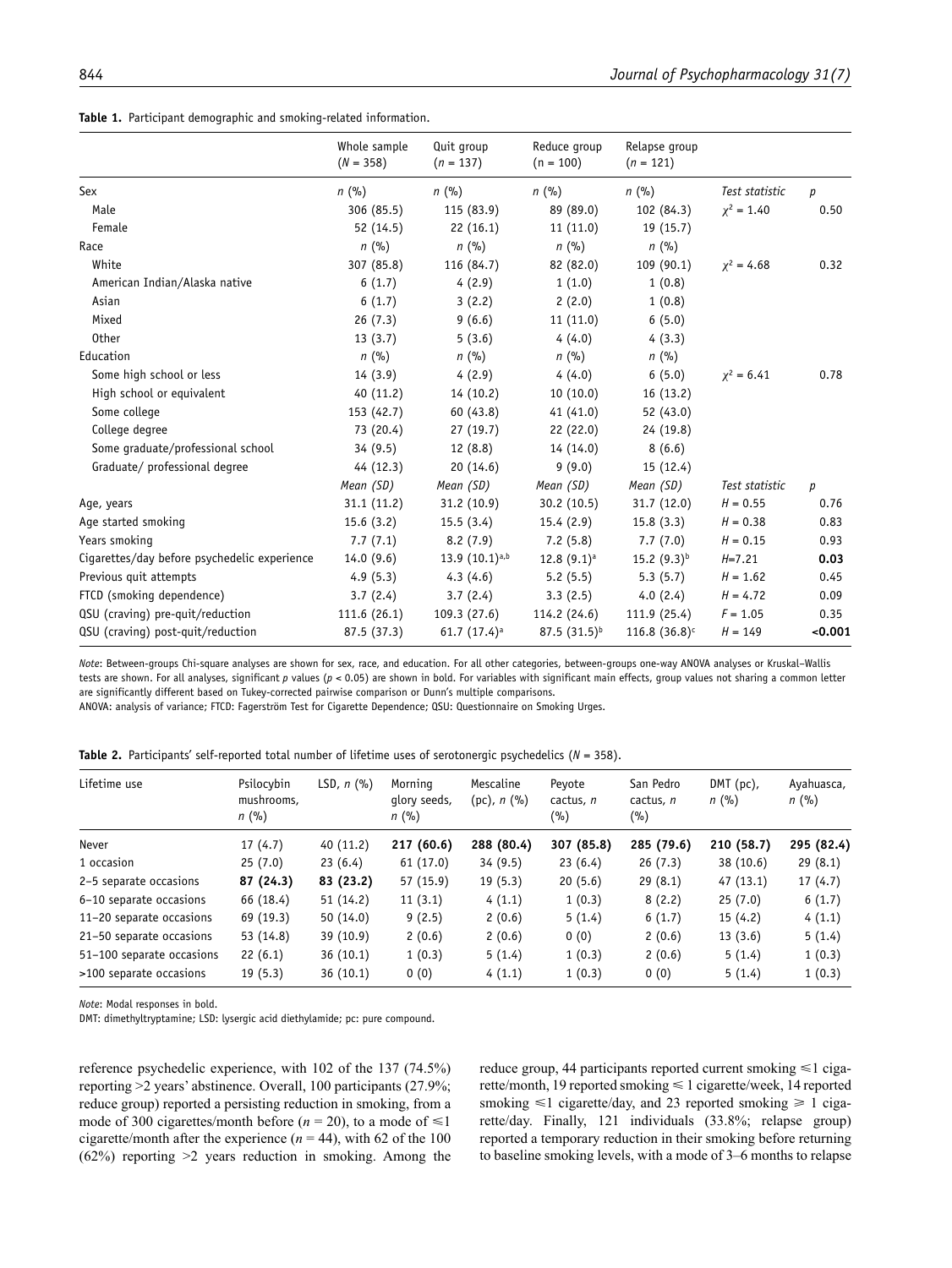

Figure 1. Distribution of participants reporting persisting smoking reduction (reduce group) by duration of reduction is shown on the left. Distribution of participants reporting ongoing smoking abstinence (quit group) by duration of abstinence is shown on the right.

 $(n = 21)$ . Only 30 of the 358 respondents  $(8.4\%)$  reported going into their reference psychedelic experience with a premeditated intention to quit or reduce smoking (Table 3).

Demographic data are presented in Table 1. There were no significant between-group differences in demographic variables including age, sex distribution, racial composition, educational achievement, prevalence of self-reported psychiatric diagnoses, number of previous quit attempts, years smoking, or retrospective cigarette dependence scores. Kruskal–Wallis tests found significant between-groups differences in alexithymia scores ( $p =$ 0.006), cigarettes per day prior to the reference psychedelic experience ( $p = 0.03$ ), confidence to abstain from smoking ( $p \le$ 0.001), and current craving for tobacco ( $p < 0.001$ ; Table 3). Dunn's multiple comparisons found that individuals in the relapse group scored significantly higher on alexithymia than those in the quit group. Participants in the relapse group smoked significantly more cigarettes per day prior to the reference psychedelic experience than those in the reduce group (Table 1). Confidence to abstain from smoking was significantly higher in the quit than reduce and relapse groups. Additionally, current tobacco craving scores on the QSU showed significant betweengroups differences, with the relapse group reporting greater craving at the time of the survey than the quit and reduce groups (Figure 2), and the reduce group scoring significantly higher than the quit group.

No significant differences were observed with regard to lifetime hallucinogen use (between-groups data not shown). Furthermore, there were no significant between-group differences in the substance associated with the reference psychedelic experience, intention for the experience, or setting in which the experience took place (Table 3). However, there was a significant between-groups difference in the age at which the reference psychedelic experience occurred ( $p = 0.007$ ). Dunn's multiple comparisons found participants in the relapse group were significantly younger when their reference psychedelic experience occurred than those in the quit and reduce groups, with a mean age of 22 at the time of the reference psychedelic experience for those in the relapse group compared with a mean age of 24.1 in the quit group, and 23.7 in the reduce group at the time of the reference psychedelic experience. Additionally, Chi-square analyses found significant between-groups differences in duration of longest prior quit ( $\chi^2$  = 34.9,  $p$  = 0.004), with 53% of the longest previous quit attempts lasting 2 weeks or less in the quit group, compared

with 37% in the reduce, and 28% in the relapse group (data not shown).

## *Withdrawal symptoms*

Table 4 shows participant ratings of withdrawal symptoms after their psychedelic-associated smoking cessation or reduction in comparison with previous quit attempts. The majority of withdrawal symptoms (e.g. weight gain, headaches, insomnia) were rated as similar in severity to previous quit attempts according to mode responses. Conversely, affective features of withdrawal (i.e. restlessness, depression, irritability, craving) were largely rated "much less severe" after the reference psychedelic experience in comparison with other quit attempts. Individuals reporting greater severity of withdrawal symptoms after their reference psychedelic experience compared with previous quit attempts were in the minority ( $n \le 16$ ). Chi-square analyses found no significant differences between groups in reported severity of withdrawal symptoms (data not shown).

## *Mechanisms of change, personal meaning, and spiritual significance*

As shown in Table 5, participants endorsed "changing life priorities or values, such that smoking was no longer more important than quitting" (88.5%,  $n = 317$ ), "changing your orientation toward the future, so that long-term benefits outweighed immediate desires"  $(85.2\%, n = 305)$ , and "strengthening your belief in your own ability to quit" (79.1%,  $n = 283$ ) as the most important potential mechanisms leading to quitting or reducing smoking after their reference psychedelic experience.

In total, 336 (93.9%) participants characterized their reference psychedelic experience as personally meaningful with 218 (60.1% of entire study sample) considering it among the 10 most personally meaningful experiences of their lives. Additionally, 281 (78.5%) characterized their psychedelic experience as spiritual or mystical in nature (i.e. "a moment of sudden spiritual awakening or insight"), with 161 (45.0% of the entire sample) rating it among the five most spiritually significant experiences of their lives (data not shown).

Significant between-groups differences were found in ratings of personal meaning ( $p = 0.03$ ) and spiritual significance ( $p =$ 0.004) of the reference psychedelic experience (Table 3). Participants in the relapse group rated the reference psychedelic experience as significantly less personally meaningful than those in the quit group. Individuals in the relapse group additionally rated their reference psychedelic experience as less spiritually significant than those in both the quit and reduce groups. Among the relapse group 33.9%  $(n = 41)$  rated their reference psychedelic experience among the five most spiritually significant of their lives compared with 50% ( $n = 50$ ) in the reduce, and 51.1%  $(n = 70)$  in the quit group. No significant differences were observed between groups on MEQ30 scores, although a nearsignificant effect was found for the MEQ30 ( $p = 0.06$ ), with the relapse group scoring the lowest. No significant differences were observed between groups on self-reported intentions for the reference psychedelic experience (Table 3). A significant positive correlation was found between MEQ30 and TAS scores (*r =* 0.44, *p <* 0.001; Figure 3).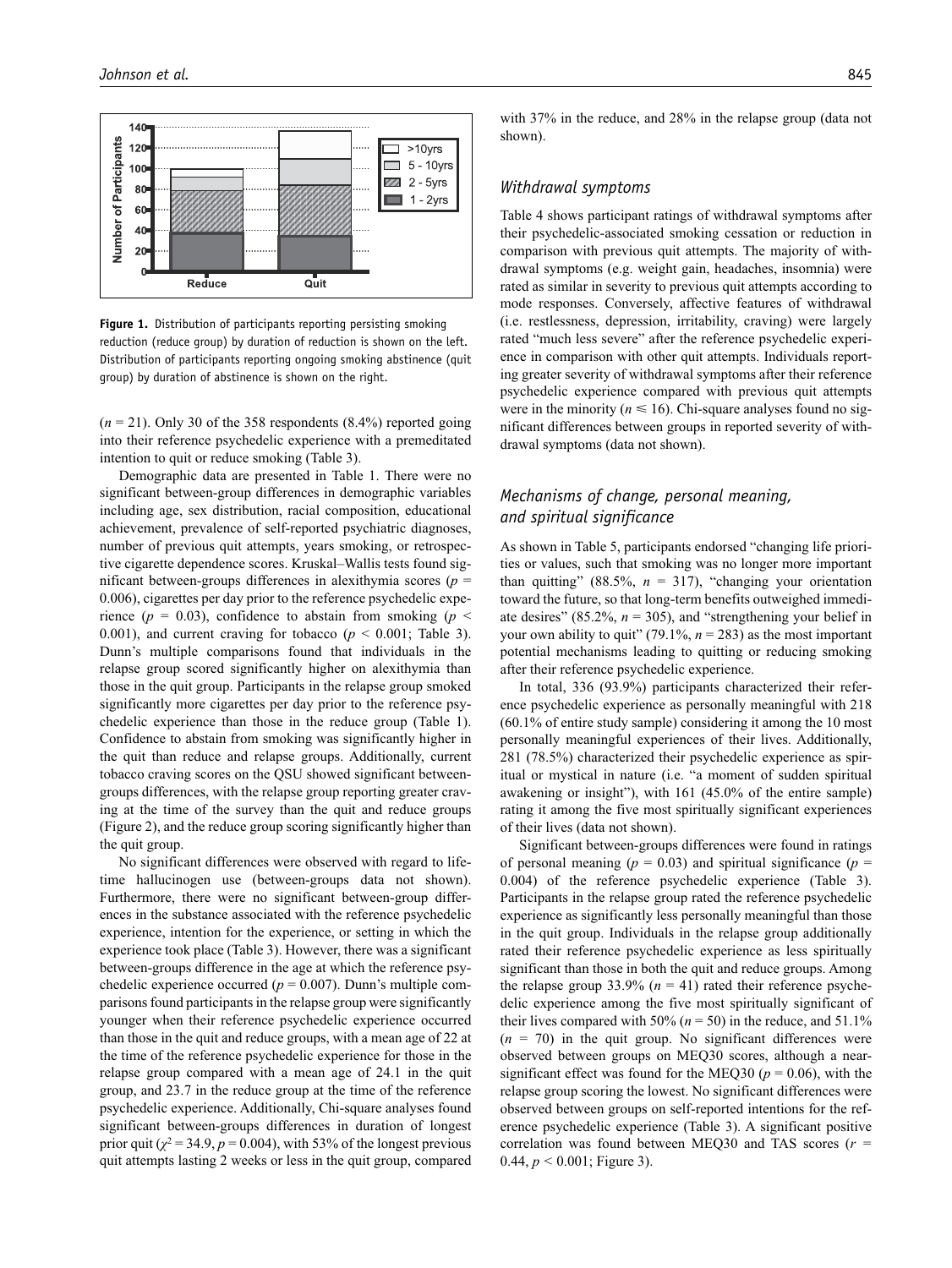|  |  |  |  | Table 3. Participant questionnaire data and psychedelic-related information. |  |
|--|--|--|--|------------------------------------------------------------------------------|--|
|--|--|--|--|------------------------------------------------------------------------------|--|

| Mean (SD)<br>Mean (SD)<br>Mean (SD)<br>Mean (SD)<br>$H = 1.52$<br>23.2(6.4)<br>22.9(6.8)<br>24.1(5.8)<br>23.0(6.3)<br>0.47<br>49.0 (11.7)a,b<br>50.4 (12.4) <sup>b</sup><br>0.006<br>46.1 (11.9) <sup>a</sup><br>$H = 10.32$<br>48.4 (12.2)<br>72.8 (19.0)<br>74.4 (19.9)<br>74.5 (16.7)<br>69.5 (19.6)<br>$H = 5.58$<br>0.06<br>5.7(1.6)<br>$5.9(1.6)$ <sup>a</sup><br>$5.7(1.6)^{a.b}$<br>$5.4(1.6)^{b}$<br>$H = 6.29$<br>0.04<br>3.2 $(1.4)$ <sup>a</sup><br>$3.3(1.1)^a$<br>$2.8(1.4)^{b}$<br>$H = 10.89$<br>0.004<br>3.1(1.3)<br>22.0 $(6.8)^{b}$<br>23.3(7.2)<br>$23.7(6.3)^a$<br>$H = 9.95$<br>0.007<br>$24.1(7.9)^a$<br>Confidence to abstain from smoking<br>97.5 $(5.4)$ <sup>a</sup><br>70.9 (28.9)b<br>56.1 (36.4) <sup>b</sup><br>$H = 147.1$<br>0.001<br>76.3 (31.5)<br>$n$ (%)<br>$n$ (%)<br>$n$ (%)<br>$n$ (%)<br>$\chi^2$ = 4.13<br>0.13<br>30(8.4)<br>12(8.8)<br>4(4.0)<br>14 (11.6)<br>Yes<br>328 (91.6)<br>125 (91.2)<br>96 (96.0)<br>107 (88.4)<br>No<br>Drug associated with smoking cessation/reduction:<br>$n$ (%)<br>$n$ (%)<br>$n$ (%)<br>$n$ (%)<br>$x^2 = 8.09$<br>0.09<br>Psilocybin<br>157 (43.9)<br>64 (46.7)<br>47 (47.0)<br>46 (38.0)<br>LSD<br>157 (43.9)<br>36 (36.0)<br>57(41.6)<br>64 (52.9)<br>DMT<br>6(6.0)<br>14 (3.9)<br>7(5.1)<br>1(0.8)<br>17(4.7)<br>8(5.8)<br>4(4.0)<br>5(4.1)<br>Ayahuasca<br>Other (morning glory, mescaline, peyote, San Pedro)<br>13(3.6)<br>1(0.7)<br>7(7.0)<br>5(4.1)<br>Where did this experience take place?<br>$n$ (%)<br>$n$ (%)<br>$n$ (%)<br>$n$ (%)<br>At home<br>218 (60.9)<br>88 (64.2)<br>51(51.0)<br>79 (65.3)<br>$\chi^2 = 5.73$<br>0.06<br>13(9.5)<br>6(6.0)<br>14(11.6)<br>$\chi^2 = 2.05$<br>At a party<br>33(9.2)<br>0.36<br>In a public place (e.g. shopping mall, movie theater)<br>15(10.9)<br>10(10.0)<br>13(10.7)<br>$\chi^2 = 0.06$<br>38(10.6)<br>0.97<br>At a concert or festival<br>9(6.6)<br>6(5.0)<br>$\chi^2 = 3.13$<br>26(7.3)<br>11(11.0)<br>0.21<br>56 (46.3)<br>$\chi^2 = 3.39$<br>Outdoors in nature<br>145 (40.5)<br>48 (35.0)<br>41(41.0)<br>0.18<br>In a religious/spiritual setting (e.g. ritual ceremony)<br>4(4.0)<br>7(5.8)<br>$\chi^2 = 0.37$<br>18(5.0)<br>7(5.1)<br>0.83<br>n(%)<br>$n$ (%)<br>$n$ (%)<br>$n$ (%)<br>Because other people were, but no serious intention<br>17(4.7)<br>8(5.8)<br>3(3.0)<br>6(5.0)<br>$\chi^2 = 1.05$<br>0.59<br>Curiosity without any other serious intention<br>25(20.7)<br>$\chi^2 = 1.47$<br>62 (17.3)<br>22(16.1)<br>15(15.0)<br>0.48<br>Recreational<br>77 (56.2)<br>60(60.0)<br>68 (56.2)<br>$\chi^2 = 0.42$<br>205(57.3)<br>0.81<br>$\chi^2$ = 2.24<br>A serious intention for psychological self-exploration<br>187 (52.2)<br>66 (48.2)<br>58 (58.0)<br>63 (52.1)<br>0.33<br>$\chi^2 = 0.59$<br>A serious intention to explore spirituality / the sacred<br>137 (38.3)<br>40 (40.0)<br>48 (39.7)<br>49 (35.8)<br>0.74<br>Other behavioral changes after this psychedelic session?<br>$n$ (%)<br>$n$ (%)<br>$n$ (%)<br>$n$ (%)<br>Reduced or quit drinking alcohol<br>50(41.3)<br>152 (42.5)<br>57(41.6)<br>45 (45.0)<br>$\chi^2 = 0.37$<br>0.83<br>Reduced or quit other drugs<br>100 (27.9)<br>30(24.8)<br>$\chi^2 = 1.93$<br>0.38<br>37(27.0)<br>33 (33.0)<br>Negative effects from this psychedelic session?<br>$n$ (%)<br>$n$ (%)<br>$\chi^2 = 3.33$<br>$n$ (%)<br>$n$ (%)<br>0.50<br>Yes (typically acute anxiety or physical discomfort)<br>43 (12)<br>17(12.4)<br>16(16.0)<br>10(8.3)<br>No<br>107 (78.1)<br>100 (82.6)<br>281 (78.5)<br>74 (74.0) |                                                  | Whole sample<br>$(N = 358)$ | Quit group<br>$(n = 137)$ | Reduce group<br>$(n = 100)$ | Relapse group<br>$(n = 121)$ | Test statistic | $\boldsymbol{p}$ |
|-----------------------------------------------------------------------------------------------------------------------------------------------------------------------------------------------------------------------------------------------------------------------------------------------------------------------------------------------------------------------------------------------------------------------------------------------------------------------------------------------------------------------------------------------------------------------------------------------------------------------------------------------------------------------------------------------------------------------------------------------------------------------------------------------------------------------------------------------------------------------------------------------------------------------------------------------------------------------------------------------------------------------------------------------------------------------------------------------------------------------------------------------------------------------------------------------------------------------------------------------------------------------------------------------------------------------------------------------------------------------------------------------------------------------------------------------------------------------------------------------------------------------------------------------------------------------------------------------------------------------------------------------------------------------------------------------------------------------------------------------------------------------------------------------------------------------------------------------------------------------------------------------------------------------------------------------------------------------------------------------------------------------------------------------------------------------------------------------------------------------------------------------------------------------------------------------------------------------------------------------------------------------------------------------------------------------------------------------------------------------------------------------------------------------------------------------------------------------------------------------------------------------------------------------------------------------------------------------------------------------------------------------------------------------------------------------------------------------------------------------------------------------------------------------------------------------------------------------------------------------------------------------------------------------------------------------------------------------------------------------------------------------------------------------------------------------------------------------------------------------------------------------------------------------------------------------------------------------------------------------------------------------------------------------------------------------------------------------------------------------------------------------------------------------------------------------------------------------------------------------------------------|--------------------------------------------------|-----------------------------|---------------------------|-----------------------------|------------------------------|----------------|------------------|
|                                                                                                                                                                                                                                                                                                                                                                                                                                                                                                                                                                                                                                                                                                                                                                                                                                                                                                                                                                                                                                                                                                                                                                                                                                                                                                                                                                                                                                                                                                                                                                                                                                                                                                                                                                                                                                                                                                                                                                                                                                                                                                                                                                                                                                                                                                                                                                                                                                                                                                                                                                                                                                                                                                                                                                                                                                                                                                                                                                                                                                                                                                                                                                                                                                                                                                                                                                                                                                                                                                                 |                                                  |                             |                           |                             |                              |                |                  |
|                                                                                                                                                                                                                                                                                                                                                                                                                                                                                                                                                                                                                                                                                                                                                                                                                                                                                                                                                                                                                                                                                                                                                                                                                                                                                                                                                                                                                                                                                                                                                                                                                                                                                                                                                                                                                                                                                                                                                                                                                                                                                                                                                                                                                                                                                                                                                                                                                                                                                                                                                                                                                                                                                                                                                                                                                                                                                                                                                                                                                                                                                                                                                                                                                                                                                                                                                                                                                                                                                                                 | <b>TAS</b>                                       |                             |                           |                             |                              |                |                  |
|                                                                                                                                                                                                                                                                                                                                                                                                                                                                                                                                                                                                                                                                                                                                                                                                                                                                                                                                                                                                                                                                                                                                                                                                                                                                                                                                                                                                                                                                                                                                                                                                                                                                                                                                                                                                                                                                                                                                                                                                                                                                                                                                                                                                                                                                                                                                                                                                                                                                                                                                                                                                                                                                                                                                                                                                                                                                                                                                                                                                                                                                                                                                                                                                                                                                                                                                                                                                                                                                                                                 | <b>TAS-20</b>                                    |                             |                           |                             |                              |                |                  |
|                                                                                                                                                                                                                                                                                                                                                                                                                                                                                                                                                                                                                                                                                                                                                                                                                                                                                                                                                                                                                                                                                                                                                                                                                                                                                                                                                                                                                                                                                                                                                                                                                                                                                                                                                                                                                                                                                                                                                                                                                                                                                                                                                                                                                                                                                                                                                                                                                                                                                                                                                                                                                                                                                                                                                                                                                                                                                                                                                                                                                                                                                                                                                                                                                                                                                                                                                                                                                                                                                                                 | MEQ30                                            |                             |                           |                             |                              |                |                  |
|                                                                                                                                                                                                                                                                                                                                                                                                                                                                                                                                                                                                                                                                                                                                                                                                                                                                                                                                                                                                                                                                                                                                                                                                                                                                                                                                                                                                                                                                                                                                                                                                                                                                                                                                                                                                                                                                                                                                                                                                                                                                                                                                                                                                                                                                                                                                                                                                                                                                                                                                                                                                                                                                                                                                                                                                                                                                                                                                                                                                                                                                                                                                                                                                                                                                                                                                                                                                                                                                                                                 | Personal meaning of psychedelic experience       |                             |                           |                             |                              |                |                  |
|                                                                                                                                                                                                                                                                                                                                                                                                                                                                                                                                                                                                                                                                                                                                                                                                                                                                                                                                                                                                                                                                                                                                                                                                                                                                                                                                                                                                                                                                                                                                                                                                                                                                                                                                                                                                                                                                                                                                                                                                                                                                                                                                                                                                                                                                                                                                                                                                                                                                                                                                                                                                                                                                                                                                                                                                                                                                                                                                                                                                                                                                                                                                                                                                                                                                                                                                                                                                                                                                                                                 | Spiritual significance of psychedelic experience |                             |                           |                             |                              |                |                  |
|                                                                                                                                                                                                                                                                                                                                                                                                                                                                                                                                                                                                                                                                                                                                                                                                                                                                                                                                                                                                                                                                                                                                                                                                                                                                                                                                                                                                                                                                                                                                                                                                                                                                                                                                                                                                                                                                                                                                                                                                                                                                                                                                                                                                                                                                                                                                                                                                                                                                                                                                                                                                                                                                                                                                                                                                                                                                                                                                                                                                                                                                                                                                                                                                                                                                                                                                                                                                                                                                                                                 | Age of psychedelic experience                    |                             |                           |                             |                              |                |                  |
|                                                                                                                                                                                                                                                                                                                                                                                                                                                                                                                                                                                                                                                                                                                                                                                                                                                                                                                                                                                                                                                                                                                                                                                                                                                                                                                                                                                                                                                                                                                                                                                                                                                                                                                                                                                                                                                                                                                                                                                                                                                                                                                                                                                                                                                                                                                                                                                                                                                                                                                                                                                                                                                                                                                                                                                                                                                                                                                                                                                                                                                                                                                                                                                                                                                                                                                                                                                                                                                                                                                 |                                                  |                             |                           |                             |                              |                |                  |
|                                                                                                                                                                                                                                                                                                                                                                                                                                                                                                                                                                                                                                                                                                                                                                                                                                                                                                                                                                                                                                                                                                                                                                                                                                                                                                                                                                                                                                                                                                                                                                                                                                                                                                                                                                                                                                                                                                                                                                                                                                                                                                                                                                                                                                                                                                                                                                                                                                                                                                                                                                                                                                                                                                                                                                                                                                                                                                                                                                                                                                                                                                                                                                                                                                                                                                                                                                                                                                                                                                                 | Premeditated intention to quit:                  |                             |                           |                             |                              |                |                  |
|                                                                                                                                                                                                                                                                                                                                                                                                                                                                                                                                                                                                                                                                                                                                                                                                                                                                                                                                                                                                                                                                                                                                                                                                                                                                                                                                                                                                                                                                                                                                                                                                                                                                                                                                                                                                                                                                                                                                                                                                                                                                                                                                                                                                                                                                                                                                                                                                                                                                                                                                                                                                                                                                                                                                                                                                                                                                                                                                                                                                                                                                                                                                                                                                                                                                                                                                                                                                                                                                                                                 |                                                  |                             |                           |                             |                              |                |                  |
|                                                                                                                                                                                                                                                                                                                                                                                                                                                                                                                                                                                                                                                                                                                                                                                                                                                                                                                                                                                                                                                                                                                                                                                                                                                                                                                                                                                                                                                                                                                                                                                                                                                                                                                                                                                                                                                                                                                                                                                                                                                                                                                                                                                                                                                                                                                                                                                                                                                                                                                                                                                                                                                                                                                                                                                                                                                                                                                                                                                                                                                                                                                                                                                                                                                                                                                                                                                                                                                                                                                 |                                                  |                             |                           |                             |                              |                |                  |
|                                                                                                                                                                                                                                                                                                                                                                                                                                                                                                                                                                                                                                                                                                                                                                                                                                                                                                                                                                                                                                                                                                                                                                                                                                                                                                                                                                                                                                                                                                                                                                                                                                                                                                                                                                                                                                                                                                                                                                                                                                                                                                                                                                                                                                                                                                                                                                                                                                                                                                                                                                                                                                                                                                                                                                                                                                                                                                                                                                                                                                                                                                                                                                                                                                                                                                                                                                                                                                                                                                                 |                                                  |                             |                           |                             |                              |                |                  |
|                                                                                                                                                                                                                                                                                                                                                                                                                                                                                                                                                                                                                                                                                                                                                                                                                                                                                                                                                                                                                                                                                                                                                                                                                                                                                                                                                                                                                                                                                                                                                                                                                                                                                                                                                                                                                                                                                                                                                                                                                                                                                                                                                                                                                                                                                                                                                                                                                                                                                                                                                                                                                                                                                                                                                                                                                                                                                                                                                                                                                                                                                                                                                                                                                                                                                                                                                                                                                                                                                                                 |                                                  |                             |                           |                             |                              |                |                  |
|                                                                                                                                                                                                                                                                                                                                                                                                                                                                                                                                                                                                                                                                                                                                                                                                                                                                                                                                                                                                                                                                                                                                                                                                                                                                                                                                                                                                                                                                                                                                                                                                                                                                                                                                                                                                                                                                                                                                                                                                                                                                                                                                                                                                                                                                                                                                                                                                                                                                                                                                                                                                                                                                                                                                                                                                                                                                                                                                                                                                                                                                                                                                                                                                                                                                                                                                                                                                                                                                                                                 |                                                  |                             |                           |                             |                              |                |                  |
|                                                                                                                                                                                                                                                                                                                                                                                                                                                                                                                                                                                                                                                                                                                                                                                                                                                                                                                                                                                                                                                                                                                                                                                                                                                                                                                                                                                                                                                                                                                                                                                                                                                                                                                                                                                                                                                                                                                                                                                                                                                                                                                                                                                                                                                                                                                                                                                                                                                                                                                                                                                                                                                                                                                                                                                                                                                                                                                                                                                                                                                                                                                                                                                                                                                                                                                                                                                                                                                                                                                 |                                                  |                             |                           |                             |                              |                |                  |
|                                                                                                                                                                                                                                                                                                                                                                                                                                                                                                                                                                                                                                                                                                                                                                                                                                                                                                                                                                                                                                                                                                                                                                                                                                                                                                                                                                                                                                                                                                                                                                                                                                                                                                                                                                                                                                                                                                                                                                                                                                                                                                                                                                                                                                                                                                                                                                                                                                                                                                                                                                                                                                                                                                                                                                                                                                                                                                                                                                                                                                                                                                                                                                                                                                                                                                                                                                                                                                                                                                                 |                                                  |                             |                           |                             |                              |                |                  |
|                                                                                                                                                                                                                                                                                                                                                                                                                                                                                                                                                                                                                                                                                                                                                                                                                                                                                                                                                                                                                                                                                                                                                                                                                                                                                                                                                                                                                                                                                                                                                                                                                                                                                                                                                                                                                                                                                                                                                                                                                                                                                                                                                                                                                                                                                                                                                                                                                                                                                                                                                                                                                                                                                                                                                                                                                                                                                                                                                                                                                                                                                                                                                                                                                                                                                                                                                                                                                                                                                                                 |                                                  |                             |                           |                             |                              |                |                  |
|                                                                                                                                                                                                                                                                                                                                                                                                                                                                                                                                                                                                                                                                                                                                                                                                                                                                                                                                                                                                                                                                                                                                                                                                                                                                                                                                                                                                                                                                                                                                                                                                                                                                                                                                                                                                                                                                                                                                                                                                                                                                                                                                                                                                                                                                                                                                                                                                                                                                                                                                                                                                                                                                                                                                                                                                                                                                                                                                                                                                                                                                                                                                                                                                                                                                                                                                                                                                                                                                                                                 |                                                  |                             |                           |                             |                              |                |                  |
|                                                                                                                                                                                                                                                                                                                                                                                                                                                                                                                                                                                                                                                                                                                                                                                                                                                                                                                                                                                                                                                                                                                                                                                                                                                                                                                                                                                                                                                                                                                                                                                                                                                                                                                                                                                                                                                                                                                                                                                                                                                                                                                                                                                                                                                                                                                                                                                                                                                                                                                                                                                                                                                                                                                                                                                                                                                                                                                                                                                                                                                                                                                                                                                                                                                                                                                                                                                                                                                                                                                 |                                                  |                             |                           |                             |                              |                |                  |
|                                                                                                                                                                                                                                                                                                                                                                                                                                                                                                                                                                                                                                                                                                                                                                                                                                                                                                                                                                                                                                                                                                                                                                                                                                                                                                                                                                                                                                                                                                                                                                                                                                                                                                                                                                                                                                                                                                                                                                                                                                                                                                                                                                                                                                                                                                                                                                                                                                                                                                                                                                                                                                                                                                                                                                                                                                                                                                                                                                                                                                                                                                                                                                                                                                                                                                                                                                                                                                                                                                                 |                                                  |                             |                           |                             |                              |                |                  |
|                                                                                                                                                                                                                                                                                                                                                                                                                                                                                                                                                                                                                                                                                                                                                                                                                                                                                                                                                                                                                                                                                                                                                                                                                                                                                                                                                                                                                                                                                                                                                                                                                                                                                                                                                                                                                                                                                                                                                                                                                                                                                                                                                                                                                                                                                                                                                                                                                                                                                                                                                                                                                                                                                                                                                                                                                                                                                                                                                                                                                                                                                                                                                                                                                                                                                                                                                                                                                                                                                                                 |                                                  |                             |                           |                             |                              |                |                  |
|                                                                                                                                                                                                                                                                                                                                                                                                                                                                                                                                                                                                                                                                                                                                                                                                                                                                                                                                                                                                                                                                                                                                                                                                                                                                                                                                                                                                                                                                                                                                                                                                                                                                                                                                                                                                                                                                                                                                                                                                                                                                                                                                                                                                                                                                                                                                                                                                                                                                                                                                                                                                                                                                                                                                                                                                                                                                                                                                                                                                                                                                                                                                                                                                                                                                                                                                                                                                                                                                                                                 |                                                  |                             |                           |                             |                              |                |                  |
|                                                                                                                                                                                                                                                                                                                                                                                                                                                                                                                                                                                                                                                                                                                                                                                                                                                                                                                                                                                                                                                                                                                                                                                                                                                                                                                                                                                                                                                                                                                                                                                                                                                                                                                                                                                                                                                                                                                                                                                                                                                                                                                                                                                                                                                                                                                                                                                                                                                                                                                                                                                                                                                                                                                                                                                                                                                                                                                                                                                                                                                                                                                                                                                                                                                                                                                                                                                                                                                                                                                 |                                                  |                             |                           |                             |                              |                |                  |
|                                                                                                                                                                                                                                                                                                                                                                                                                                                                                                                                                                                                                                                                                                                                                                                                                                                                                                                                                                                                                                                                                                                                                                                                                                                                                                                                                                                                                                                                                                                                                                                                                                                                                                                                                                                                                                                                                                                                                                                                                                                                                                                                                                                                                                                                                                                                                                                                                                                                                                                                                                                                                                                                                                                                                                                                                                                                                                                                                                                                                                                                                                                                                                                                                                                                                                                                                                                                                                                                                                                 |                                                  |                             |                           |                             |                              |                |                  |
|                                                                                                                                                                                                                                                                                                                                                                                                                                                                                                                                                                                                                                                                                                                                                                                                                                                                                                                                                                                                                                                                                                                                                                                                                                                                                                                                                                                                                                                                                                                                                                                                                                                                                                                                                                                                                                                                                                                                                                                                                                                                                                                                                                                                                                                                                                                                                                                                                                                                                                                                                                                                                                                                                                                                                                                                                                                                                                                                                                                                                                                                                                                                                                                                                                                                                                                                                                                                                                                                                                                 | Intention for taking the psychedelic?            |                             |                           |                             |                              |                |                  |
|                                                                                                                                                                                                                                                                                                                                                                                                                                                                                                                                                                                                                                                                                                                                                                                                                                                                                                                                                                                                                                                                                                                                                                                                                                                                                                                                                                                                                                                                                                                                                                                                                                                                                                                                                                                                                                                                                                                                                                                                                                                                                                                                                                                                                                                                                                                                                                                                                                                                                                                                                                                                                                                                                                                                                                                                                                                                                                                                                                                                                                                                                                                                                                                                                                                                                                                                                                                                                                                                                                                 |                                                  |                             |                           |                             |                              |                |                  |
|                                                                                                                                                                                                                                                                                                                                                                                                                                                                                                                                                                                                                                                                                                                                                                                                                                                                                                                                                                                                                                                                                                                                                                                                                                                                                                                                                                                                                                                                                                                                                                                                                                                                                                                                                                                                                                                                                                                                                                                                                                                                                                                                                                                                                                                                                                                                                                                                                                                                                                                                                                                                                                                                                                                                                                                                                                                                                                                                                                                                                                                                                                                                                                                                                                                                                                                                                                                                                                                                                                                 |                                                  |                             |                           |                             |                              |                |                  |
|                                                                                                                                                                                                                                                                                                                                                                                                                                                                                                                                                                                                                                                                                                                                                                                                                                                                                                                                                                                                                                                                                                                                                                                                                                                                                                                                                                                                                                                                                                                                                                                                                                                                                                                                                                                                                                                                                                                                                                                                                                                                                                                                                                                                                                                                                                                                                                                                                                                                                                                                                                                                                                                                                                                                                                                                                                                                                                                                                                                                                                                                                                                                                                                                                                                                                                                                                                                                                                                                                                                 |                                                  |                             |                           |                             |                              |                |                  |
|                                                                                                                                                                                                                                                                                                                                                                                                                                                                                                                                                                                                                                                                                                                                                                                                                                                                                                                                                                                                                                                                                                                                                                                                                                                                                                                                                                                                                                                                                                                                                                                                                                                                                                                                                                                                                                                                                                                                                                                                                                                                                                                                                                                                                                                                                                                                                                                                                                                                                                                                                                                                                                                                                                                                                                                                                                                                                                                                                                                                                                                                                                                                                                                                                                                                                                                                                                                                                                                                                                                 |                                                  |                             |                           |                             |                              |                |                  |
|                                                                                                                                                                                                                                                                                                                                                                                                                                                                                                                                                                                                                                                                                                                                                                                                                                                                                                                                                                                                                                                                                                                                                                                                                                                                                                                                                                                                                                                                                                                                                                                                                                                                                                                                                                                                                                                                                                                                                                                                                                                                                                                                                                                                                                                                                                                                                                                                                                                                                                                                                                                                                                                                                                                                                                                                                                                                                                                                                                                                                                                                                                                                                                                                                                                                                                                                                                                                                                                                                                                 |                                                  |                             |                           |                             |                              |                |                  |
|                                                                                                                                                                                                                                                                                                                                                                                                                                                                                                                                                                                                                                                                                                                                                                                                                                                                                                                                                                                                                                                                                                                                                                                                                                                                                                                                                                                                                                                                                                                                                                                                                                                                                                                                                                                                                                                                                                                                                                                                                                                                                                                                                                                                                                                                                                                                                                                                                                                                                                                                                                                                                                                                                                                                                                                                                                                                                                                                                                                                                                                                                                                                                                                                                                                                                                                                                                                                                                                                                                                 |                                                  |                             |                           |                             |                              |                |                  |
|                                                                                                                                                                                                                                                                                                                                                                                                                                                                                                                                                                                                                                                                                                                                                                                                                                                                                                                                                                                                                                                                                                                                                                                                                                                                                                                                                                                                                                                                                                                                                                                                                                                                                                                                                                                                                                                                                                                                                                                                                                                                                                                                                                                                                                                                                                                                                                                                                                                                                                                                                                                                                                                                                                                                                                                                                                                                                                                                                                                                                                                                                                                                                                                                                                                                                                                                                                                                                                                                                                                 |                                                  |                             |                           |                             |                              |                |                  |
|                                                                                                                                                                                                                                                                                                                                                                                                                                                                                                                                                                                                                                                                                                                                                                                                                                                                                                                                                                                                                                                                                                                                                                                                                                                                                                                                                                                                                                                                                                                                                                                                                                                                                                                                                                                                                                                                                                                                                                                                                                                                                                                                                                                                                                                                                                                                                                                                                                                                                                                                                                                                                                                                                                                                                                                                                                                                                                                                                                                                                                                                                                                                                                                                                                                                                                                                                                                                                                                                                                                 |                                                  |                             |                           |                             |                              |                |                  |
|                                                                                                                                                                                                                                                                                                                                                                                                                                                                                                                                                                                                                                                                                                                                                                                                                                                                                                                                                                                                                                                                                                                                                                                                                                                                                                                                                                                                                                                                                                                                                                                                                                                                                                                                                                                                                                                                                                                                                                                                                                                                                                                                                                                                                                                                                                                                                                                                                                                                                                                                                                                                                                                                                                                                                                                                                                                                                                                                                                                                                                                                                                                                                                                                                                                                                                                                                                                                                                                                                                                 |                                                  |                             |                           |                             |                              |                |                  |
|                                                                                                                                                                                                                                                                                                                                                                                                                                                                                                                                                                                                                                                                                                                                                                                                                                                                                                                                                                                                                                                                                                                                                                                                                                                                                                                                                                                                                                                                                                                                                                                                                                                                                                                                                                                                                                                                                                                                                                                                                                                                                                                                                                                                                                                                                                                                                                                                                                                                                                                                                                                                                                                                                                                                                                                                                                                                                                                                                                                                                                                                                                                                                                                                                                                                                                                                                                                                                                                                                                                 |                                                  |                             |                           |                             |                              |                |                  |
|                                                                                                                                                                                                                                                                                                                                                                                                                                                                                                                                                                                                                                                                                                                                                                                                                                                                                                                                                                                                                                                                                                                                                                                                                                                                                                                                                                                                                                                                                                                                                                                                                                                                                                                                                                                                                                                                                                                                                                                                                                                                                                                                                                                                                                                                                                                                                                                                                                                                                                                                                                                                                                                                                                                                                                                                                                                                                                                                                                                                                                                                                                                                                                                                                                                                                                                                                                                                                                                                                                                 |                                                  |                             |                           |                             |                              |                |                  |
|                                                                                                                                                                                                                                                                                                                                                                                                                                                                                                                                                                                                                                                                                                                                                                                                                                                                                                                                                                                                                                                                                                                                                                                                                                                                                                                                                                                                                                                                                                                                                                                                                                                                                                                                                                                                                                                                                                                                                                                                                                                                                                                                                                                                                                                                                                                                                                                                                                                                                                                                                                                                                                                                                                                                                                                                                                                                                                                                                                                                                                                                                                                                                                                                                                                                                                                                                                                                                                                                                                                 | Not sure                                         | 34 (9.5)                    | 13(9.5)                   | 10(10.0)                    | 11(9.1)                      |                |                  |

*Note*: Between-groups Kruskal–Wallis tests are shown for absorption, alexithymia, mystical experience, personal meaning, spiritual significance, age of psychedelic experience, and confidence to abstain. For all other categories, between-groups Chi-square analyses are shown. For items with mutually exclusive responses, modal responses are shown in bold. For all analyses, significant *p* values ( $p < 0.05$ ) are shown in bold. Values not sharing a common letter are significantly different based on Dunn's multiple comparisons.

a,bValues not sharing a common letter are significantly different based on Dunn's multiple comparisons.

DMT: dimethyltryptamine; LSD: lysergic acid diethylamide; MEQ30: Mystical Experience Questionnaire; TAS: Tellegen Absorption Scale; TAS-20: Toronto Alexithymia Scale.

## *Other outcomes attributed to reference psychedelic experience*

report negative effects of their experience (12.0%, *n =* 43). Negative effects were typically described as acute anxiety or dysphoria, as well as feelings of physical discomfort such as gastrointestinal distress during drug effects. Prevalence of negative effects did not differ significantly between groups.

In addition to tobacco smoking cessation or reduction, some participants also reported reductions in the use of alcohol (42.5%, *n*   $=$  152), and other drugs (27.9%,  $n = 100$ ) attributed to the reference psychedelic experience, with no significant between-group differences (Table 3). The majority of participants (78.5%, *n =* 281) reported no negative effects from their reference psychedelic experience, some responded that they were unsure whether the experience had any negative effects (9.5%, *n =* 34), and others did

# **Discussion**

This online survey study provides detailed information on a sample of 358 individuals who reported smoking cessation or reduction after using a serotonergic psychedelic in a non-laboratory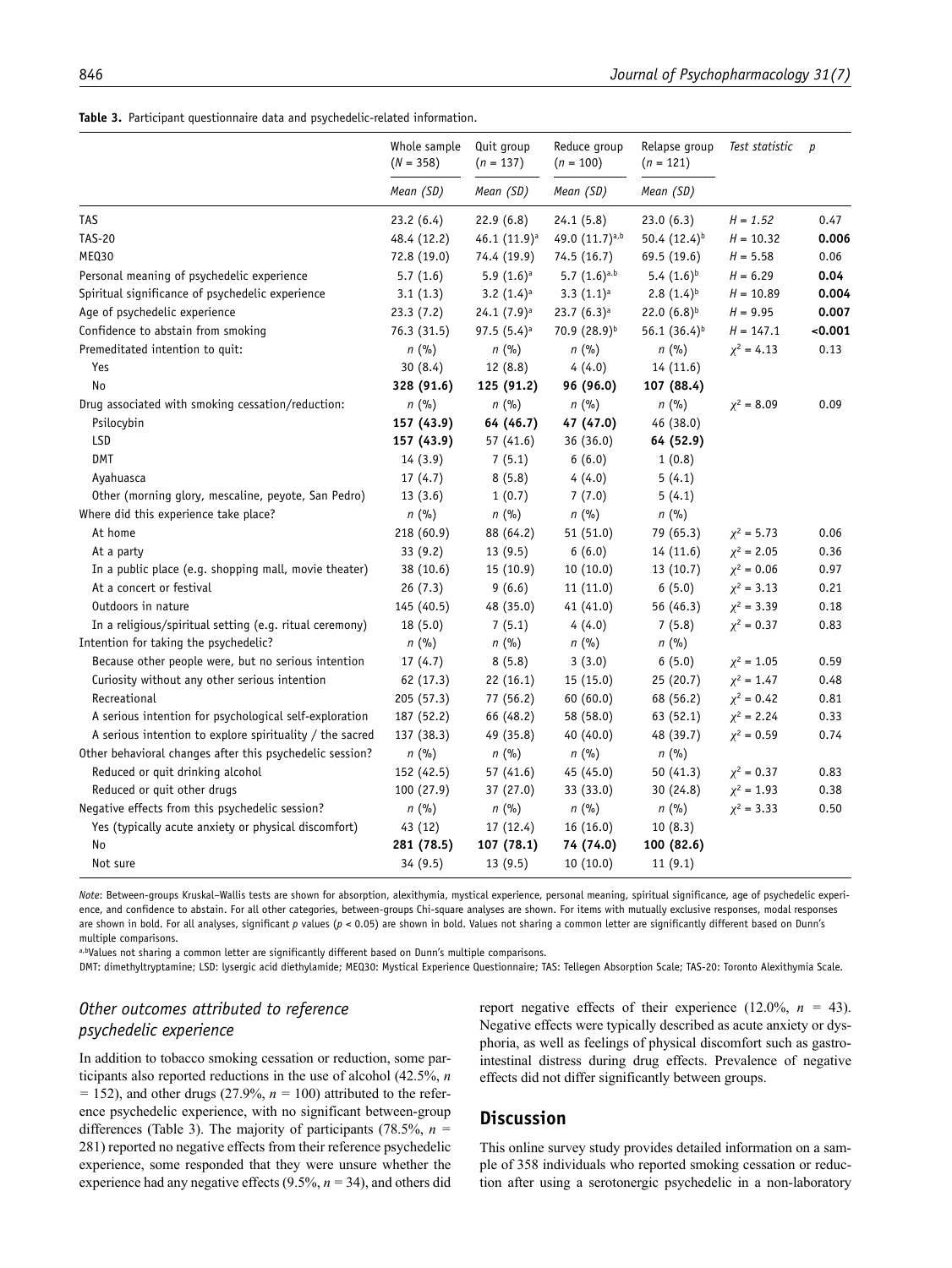

**Figure 2.** Group differences in smoking craving as assessed by the QSU from pre- to post-reference psychedelic experience. Retrospective ratings showed no significant differences among the groups. Current ratings showed significant difference among all three of the groups (*p* < 0.001). QSU: Questionnaire on Smoking Urges.

setting  $\geq 1$  year ago. Individual smoking outcomes varied, including total smoking abstinence after the reference psychedelic experience (quit group), persisting reductions in previous smoking rate (reduce group), and reductions in regular daily smoking ultimately culminating in relapse to baseline smoking levels (relapse group). Participants were predominantly young White males who reported using a psychedelic recreationally or for the purposes of psychological exploration, with no premeditated intention to decrease their smoking. However, participants claimed that they experienced a subsequent cessation or reduction in their smoking that they attributed in part to their reference psychedelic experience. These findings are consistent with laboratory data findings that controlled administration of  $5-HT<sub>2A</sub>R$  agonists may hold therapeutic potential in treating tobacco and other substance use disorders (Bogenschutz et al., 2015; Johnson et al., 2014; Krebs and Johansen, 2012), as well as anthropological reports suggesting that structured (i.e. religious) psychedelic use may confer benefits against addiction (Albaugh and Anderson, 1974; Bergman, 1971; Blum et al., 1977; Calabrese, 1997; de Rios et al., 2002; Garrity, 2000; Halpern, 1996; Pascarosa and Futterman, 1976; Prue, 2013;

**Table 4.** Withdrawal severity after psychedelic-associated smoking cessation or reduction in comparison with previous quit attempts. Modal responses shown in bold.

| Withdrawal symptoms' severity $(n)^a$ | Much less severe, $n$ (%) | Less severe, $n$ (%) | Same, $n$ $(\%)$ | More severe, $n$ (%) | Much more severe, n (%) |
|---------------------------------------|---------------------------|----------------------|------------------|----------------------|-------------------------|
| Weight gain (258)                     | 77 (29.8)                 | 49 (19.0)            | 121 (46.9)       | 8(3.1)               | 3(1.2)                  |
| Increased eating (269)                | 71 (26.4)                 | 61(22.7)             | 121 (45.0)       | 14(5.2)              | 2(0.7)                  |
| Digestive problems (242)              | 69 (28.5)                 | 40(16.5)             | 127 (52.5)       | 6(2.5)               | 0(0)                    |
| Nausea (240)                          | 74 (30.8)                 | 41(17.1)             | 118 (49.2)       | 7(2.9)               | 0(0)                    |
| Headaches (255)                       | 84 (32.9)                 | 54 (21.2)            | 106 (41.6)       | 9(3.5)               | 2(0.8)                  |
| Drowsiness (251)                      | 80 (31.9)                 | 42(16.7)             | 123 (49.0)       | 6(2.4)               | 0(0)                    |
| Fatique (257)                         | 74 (28.8)                 | 55 (21.4)            | 119 (46.3)       | 8(3.1)               | 1(0.4)                  |
| Insomnia (257)                        | 76 (29.6)                 | 51(19.8)             | 122 (47.5)       | 5(1.9)               | 3(1.2)                  |
| Heart pounding/sweating (237)         | 78 (32.9)                 | 29 (12.2)            | 125 (52.7)       | 4(1.7)               | 1(0.4)                  |
| Difficulty concentrating (268)        | 88 (32.8)                 | 67(25.0)             | 104 (38.8)       | 7(2.6)               | 2(0.7)                  |
| Anxiety (268)                         | 93 (34.7)                 | 72 (26.9)            | 93 (34.7)        | 6(2.2)               | 4(1.5)                  |
| Restlessness (272)                    | 92 (33.8)                 | 76 (27.9)            | 90(33.1)         | 7(2.6)               | 7(2.6)                  |
| Depression/low mood (271)             | 114 (42.1)                | 69 (25.5)            | 80 (29.5)        | 7(2.6)               | 1(0.4)                  |
| Irritability (277)                    | 118 (42.6)                | 73 (26.4)            | 73 (26.4)        | 10(3.6)              | 3(1.1)                  |
| Craving tobacco (284)                 | 133 (46.8)                | 89 (31.3)            | 52 (18.3)        | 4(1.4)               | 6(2.1)                  |

aSample size varies by symptom (range = 237–284), as some participants reported no previous quit attempts as a basis for comparison, and others had never experienced particular withdrawal symptoms. Percentages were calculated based on the number of individuals who reported a particular withdrawal symptom.

**Table 5.** Smoking cessation or reduction mechanisms attributed to reference psychedelic experience.

| Mechanism <sup>a</sup>                                                                                  | Endorsed item, $n$ (%) | Ranked most important, $n$ (%) <sup>b</sup> |
|---------------------------------------------------------------------------------------------------------|------------------------|---------------------------------------------|
| Changing life priorities or values, such that smoking was no longer<br>more important than quitting     | 317 (88.5)             | 95(26.5)                                    |
| Strengthening your belief in your own ability to quit                                                   | 283 (79.1)             | 65 (18.2)                                   |
| Changing your orientation toward the future, so that long-term benefits<br>outweighed immediate desires | 305 (85.2)             | 60(16.8)                                    |
| Reducing stress involved with quitting                                                                  | 287 (80.2)             | 44 (12.3)                                   |
| Reframing quitting as a spiritual task                                                                  | 252 (70.4)             | 44 (12.3)                                   |
| Increasing space between the desire to smoke and taking action                                          | 281 (78.5)             | 21(5.9)                                     |
|                                                                                                         |                        |                                             |

aParticipants were asked to endorse any relevant mechanisms they believed played a role in their psychedelic-associated smoking cessation or reduction. These mechanisms are based on our laboratory research (Johnson et al., 2014).

bFor each mechanism endorsed, participants were asked to rank order the items in terms of their importance to helping them quit or reduce smoking.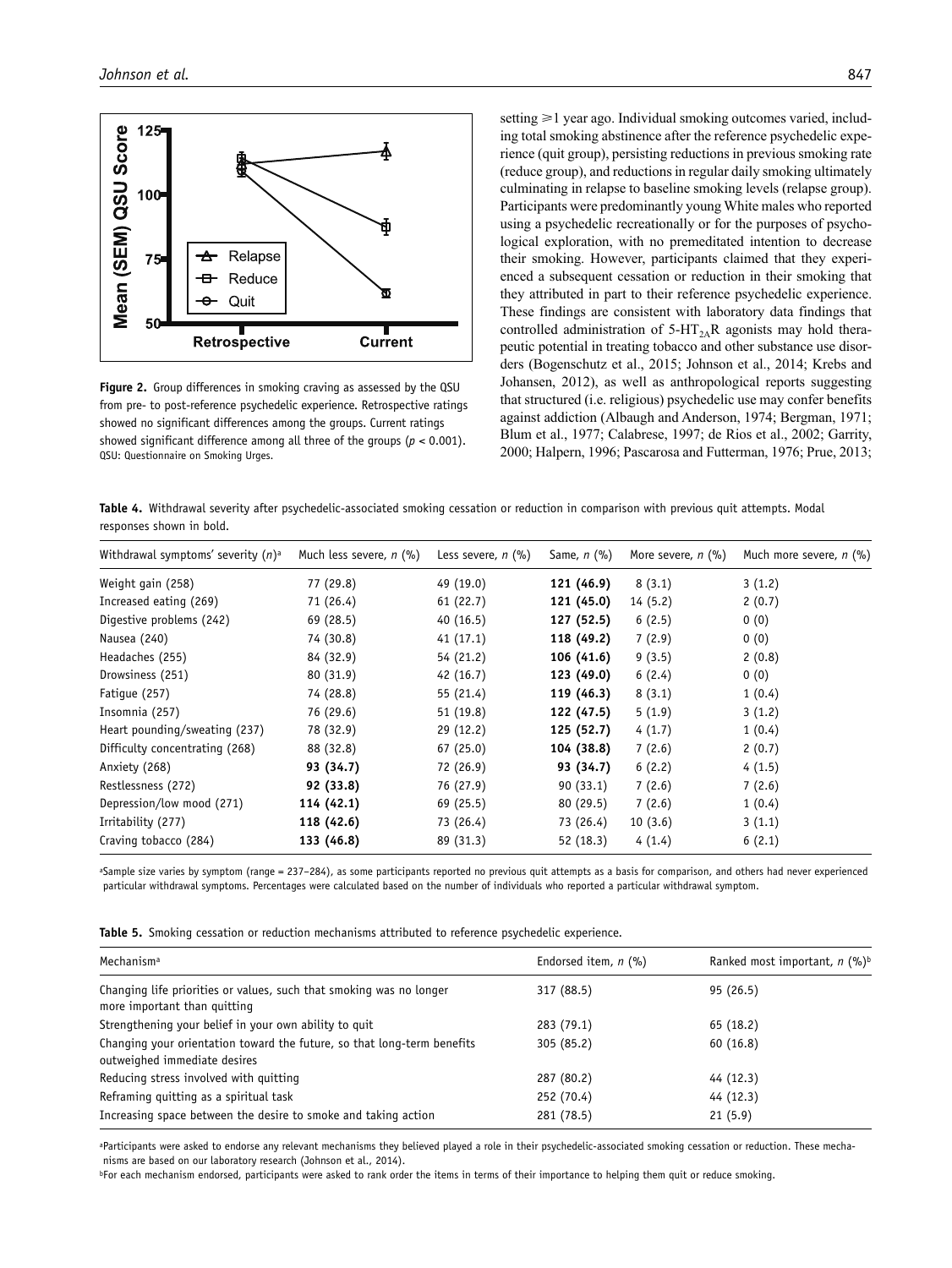**Figure 3.** Relationship between MEQ30 and TAS scores. Data points show data from each of the 358 individual participants with best-fit linear regression.

MEQ30: Mystical Experience Questionnaire; TAS: Tellegen Absorption Scale.

Roy, 1973). It should be noted though that volunteers who underwent psilocybin-facilitated smoking cessation treatment in a prior laboratory study were purposefully attempting to quit smoking (Johnson et al., 2014), while participants in this survey were largely not intending to reduce their smoking. If psychedelics are capable of prompting smoking cessation or reduction in those not seeking to reduce smoking, potential efficacy may be even more likely in those who are treatment seeking and under therapeutic supervision.

Several group differences highlight potentially relevant clinical factors regarding smoking cessation and relapse. Ratings of personal meaning and spiritual significance of the reference psychedelic experience differed statistically between groups, with individuals who maintained long-term smoking abstinence rating their reference psychedelic experience as more personally meaningful and spiritually significant than those who relapsed to smoking, and those who reported persisting smoking reductions rating their reference psychedelic experience more spiritually significant than those who relapsed. Thus, these results support prior laboratory research demonstrating psychedelics' potential to occasion highly meaningful and spiritually significant experiences (Griffiths et al., 2006, 2008, 2011; MacLean et al, 2011), and suggest a mediating role for spiritual experience in promoting long-term smoking abstinence (Garcia-Romeu et al., 2015).

Moreover, participants in the relapse group reported smoking more cigarettes per day on average prior to the reference psychedelic experience than those in the quit group. Therefore, it is possible that the greater rate of smoking and the younger age at which the reference psychedelic experience occurred in the relapse group may account for their failure to maintain abstinence/reduction, rather than variance in alexithymia or personal meaning and spiritual significance of the psychedelic experience.

Groups did not differ significantly with respect to demographics (aside from differences in CPD discussed above), the psychedelic used, setting, or intention for use during the reference psychedelic experience. Although negative effects were reported at similar rates across groups, these were typically confined to the period of acute drug effects, and were predominantly described as either psychological (i.e. dysphoria, anxiety), or physical discomfort (e.g. stomachache, headache). Adverse effects of psychedelics are relatively well documented, and represent risks to the user, especially in uncontrolled settings (Johnson et al, 2012; Ungerleider et al., 1968). Furthermore, illegal drugs acquired on the black-market are rarely verified with regard to substance, purity, and dose, representing an additional serious risk factor (Burrai et al., 2014). Thus, we do not encourage psychedelic use outside of medical or research settings that can provide the appropriate screening, structure, and supervision to ensure safety (Johnson et al., 2008). The majority of participants reported 10 or fewer lifetime uses of the psychedelics examined (Table 2), consistent with the low addictive potential of this drug class (Johnson et al., 2008).

Regarding potential mechanisms of action, decreased affective withdrawal symptoms after psychedelic-associated compared with other, non-psychedelic-associated quit attempts suggest an important role for psychedelics in attenuating low mood and craving, which are known to precipitate relapse (Piper, 2015). Such effects may be related to psychedelics' serotonergic mechanism of action at the 5-HT<sub>2A</sub> and possibly 5-HT<sub>1A</sub> receptors (Bogenschutz and Pommy, 2012; Kraehenmann et al., 2014; Preller et al., 2016; Ross, 2012; Vollenweider and Kometer, 2010).

Participants also reported other behavioral changes as a result of their psychedelic session, with individuals across all three groups reporting reduction or cessation of alcohol  $(\geq 41\%)$  or other drug use  $(\geq 25\%)$  after their reference psychedelic experience (Table 3). These data support the hypothesis that psychedelic experiences may result in behaviorally plastic states in which habitual or addictive behaviors can be re-evaluated. These findings suggest that psychedelics may provide benefits against a range of substance use disorders, rather than being specific to tobacco per se.

The insights and processes that appear to be prompted by psychedelics, and which may lead to smoking cessation or reduction, may not be unique to psychedelics. For example, abstinence from tobacco and other drugs is sometimes prompted by naturalistic spiritual or insightful experiences (Miller, 2004; Miller and C'de Baca, 2001). Also, survey data indicate that smokers generally consider spirituality to be relevant to smoking cessation (Gonzales et al., 2007). It is our hypothesis that administration of psychedelics under structured conditions may strongly increase the likelihood of motivational insights leading to persisting behavior change such as smoking cessation. Further, we propose that while these motivational insights from psychedelics occur and sometimes prompt people to quit smoking in recreational or non-clinical contexts, such effects are likely to lead to substantially higher probability of persisting behavior change (abstinence) when smoking cessation is the a priori goal of the psychedelic experience, and when combined with effective behavioral therapy (Garcia-Romeu et al., 2015; Johnson et al., 2014).

The results presented here are limited due to participant selfselection, and the retrospective nature of the data, which are subject to recall bias. No definitive conclusions can be drawn about the role of psychedelics in smoking cessation or reduction as data were collected via online survey, and cannot be verified. Additionally, information on the identity and dosage of the

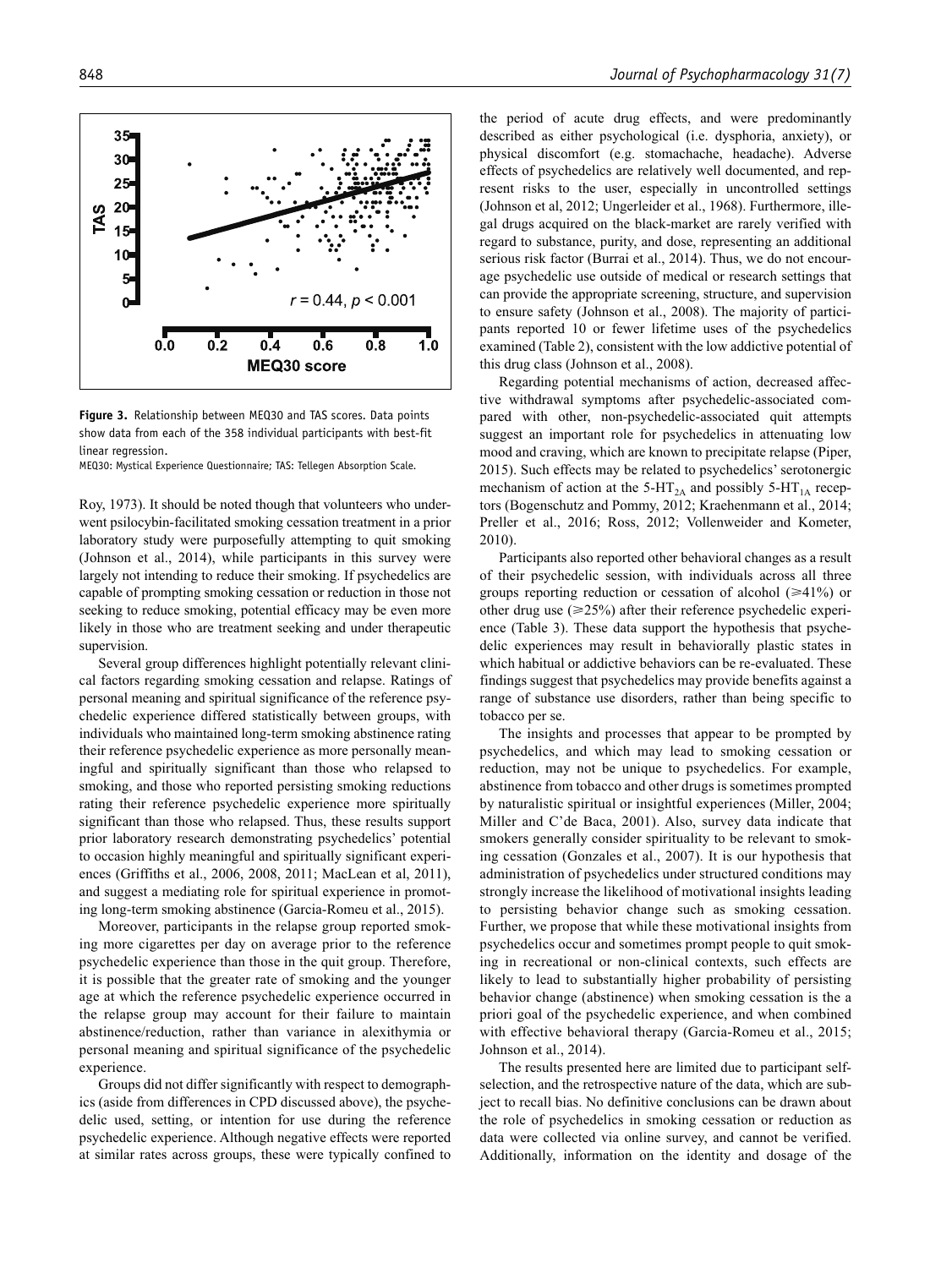psychedelics used by participants cannot be confirmed due to limitations of the online study format.

Although efforts were made to allow only one response per computer per web browser, and to exclude inconsistent and nonsensical responses, it cannot be confirmed whether some individuals responded more than once, though we judge it unlikely due to the length of the survey. The current study design cannot address absolute prevalence or efficacy of psychedelic-associated smoking cessation or reduction, as negative cases were not taken into account (i.e. when psychedelic use did not affect, or exacerbated smoking). An additional design limitation was the omission of an item probing average cigarettes per day intake after the reference psychedelic experience, which made it impossible to quantify the magnitude of daily smoking reduction among the reduce group. The possibility of Type I errors should be noted, as alpha was not adjusted for multiple comparisons given the exploratory nature of the study aims. Moreover, most participants were White, collegeeducated males, consistent with epidemiological data on global psychedelic use (Winstock et al., 2014), raising the possibility that results may not generalize to other groups. Despite these limitations, our findings, in combination with pilot laboratory results (Garcia-Romeu et al., 2015; Johnson et al., 2014), suggest that psilocybin and other serotonergic psychedelics may hold considerable potential in the treatment of tobacco, and possibly other substance use disorders, and should therefore continue to be examined as a pharmacological aid in the treatment of addiction.

#### **Acknowledgements**

Grant Glatfelter, BS, Toni White, BA, and Jefferson Mattingly assisted in data collection. Dr Frederick S Barrett provided valuable comments on the manuscript. Earth Erowid and Fire Erowid at [www.Erowid.org](www.erowid.org) provided key recruitment support for this project.

#### **Declaration of conflicting interest**

The author(s) declared the following potential conflicts of interest with respect to the research, authorship, and/or publication of this article: Dr Griffiths is on the Board of Directors of the Heffter Research Institute, Santa Fe, NM, USA.

#### **Funding**

The author(s) disclosed receipt of the following financial support for the research, authorship, and/or publication of this article: The Beckley Foundation provided initial funding for this research, with continued funding provided by Heffter Research Institute. Support for Dr Garcia-Romeu and Dr Patrick Johnson was provided by National Institute on Drug Abuse Grant, T32DA07209. Support for Dr Griffiths was provided in part by NIDA Grant, R01DA003889.

#### **References**

- Albaugh BJ and Anderson PO (1974) Peyote in the treatment of alcoholism among American Indians. *Am J Psychiatry* 131: 1247– 1250.
- Bagby RM, Parker JD and Taylor GJ (1994) The 20-item Toronto Alexithymia Scale: 1. Item selection and cross-validation of the factor structure. *J Psychosom Res* 38: 23–32.
- Barrett FS, Johnson MW and Griffiths RR (2015) Validation of the revised Mystical Experience Questionnaire in experimental sessions with psilocybin. *J Psychopharmacol* 29: 1182–1190.
- Bergman RL (1971) Navajo peyote use: Its apparent safety. *Am J Psychiatry* 128: 695–699.
- Blum K, Futterman SFL and Pascarosa P (1977) Peyote, a potential ethnopharmacologic agent for alcoholism and other drug dependencies: Possible biochemical rationale. *Clin Toxicol* 11: 459–472.
- Bogenschutz MP, Forcehimes AA, Pommy JA, et al. (2015) Psilocybinassisted treatment for alcohol dependence: A proof-of-concept study. *J Psychopharmacol* 29: 289–299.
- Bogenschutz MP and Pommy JM (2012) Therapeutic mechanisms of classic hallucinogens in the treatment of addictions: From indirect evidence to testable hypotheses. *Drug Test Anal* 4: 543–555.
- Burrai L, Nieddu M, Palomba M, et al. (2014) Identification and quantitation of 4-bromo-2, 5-dimethoxyamphetamine in seized blotters. *Leg Med (Tokyo)* 17: 56–59.
- Cahill K, Stevens S and Lancaster T (2014) Pharmacological treatments for smoking cessation. *JAMA* 311: 193–194.
- Calabrese J (1997) Spiritual healing and human development in the Native American Church: Toward a cultural psychiatry of peyote. *Psychoanal Rev* 84: 237–255.
- Carhart-Harris RL, Erritzoe D, Williams T, et al. (2012) Neural correlates of the psychedelic state as determined by fMRI studies with psilocybin. *Proc Natl Acad Sci USA* 109: 2138–2143.
- Carhart-Harris RL, Muthukumaraswamy S, Roseman L, et al. (2016) Neural correlates of the LSD experience revealed by multimodal neuroimaging. *Proc Natl Acad Sci USA* 113: 4853–4858.
- D'Agostino RB, Belanger A and D'Agostino RB, Jr (1990) A suggestion for using powerful and informative tests of normality. *Am Stat* 44: 316–321.
- de Rios MD, Grob CS and Baker JR (2002) Hallucinogens and redemption. *J Psychoactive Drugs* 34: 239–248.
- Doblin R (1991) Pahnke's Good Friday experiment: A long-term followup and methodological critique. *J Transpersonal Psy* 23: 1–28.
- Fagerström K (2012) Determinants of tobacco use and renaming the FTND to the Fagerström test for cigarette dependence. *Nicotine Tob Res* 14: 75–78.
- Garcia-Romeu A, Griffiths RR and Johnson MW (2015) Psilocybinoccasioned mystical experiences in the treatment of tobacco addiction. *Curr Drug Abuse Rev* 7: 157–164.
- Garcia-Romeu A, Kersgaard B and Addy PH (2016) Clinical applications of hallucinogens: A review. *Exp Clin Psychopharmacol* 24: 229–268.
- Garrity JF (2000) Jesus, peyote, and the holy people: Alcohol abuse and the ethos of power in Navajo healing. *Med Anthropol Q* 14: 521–542.
- Glisky ML, Tataryn DJ, Tobias BA, et al. (1991) Absorption, openness to experience, and hypnotizability. *J Pers Soc Psychol* 60: 263–272.
- Gonzales D, Redtomahawk D, Pizacani B, et al. (2007) Support for spirituality in smoking cessation: Results of pilot survey. *Nicotine Tob Res* 9: 299–303.
- Griffiths RR, Johnson MW, Richards WA, et al. (2011) Psilocybin occasioned mystical-type experiences: Immediate and persisting doserelated effects. *Psychopharmacology (Berl)* 218: 649–665.
- Griffiths RR, Richards WA, Johnson MW, et al. (2008) Mystical-type experiences occasioned by psilocybin mediate the attribution of personal meaning and spiritual significance 14 months later. *J Psychopharmacol* 22: 621–632.
- Griffiths RR, Richards WA, McCann U, et al. (2006) Psilocybin can occasion mystical-type experiences having substantial and sustained personal meaning and spiritual significance. *Psychopharmacology (Berl)* 187: 268–283.
- Halpern JH (1996) The use of hallucinogens in the treatment of addiction. *Addict Res* 4: 177–189.
- Heatherton TF, Kozlowski LT, Frecker RC, et al. (1991) The Fagerström test for nicotine Dependence: A revision of the Fagerström tolerance questionnaire. *Br J Addict* 86: 1119–1127.
- Johnson MW, Garcia-Romeu A, Cosimano MP, et al. (2014) Pilot study of the 5-HT2AR agonist psilocybin in the treatment of tobacco addiction. *J Psychopharmacol* 28: 983–992.